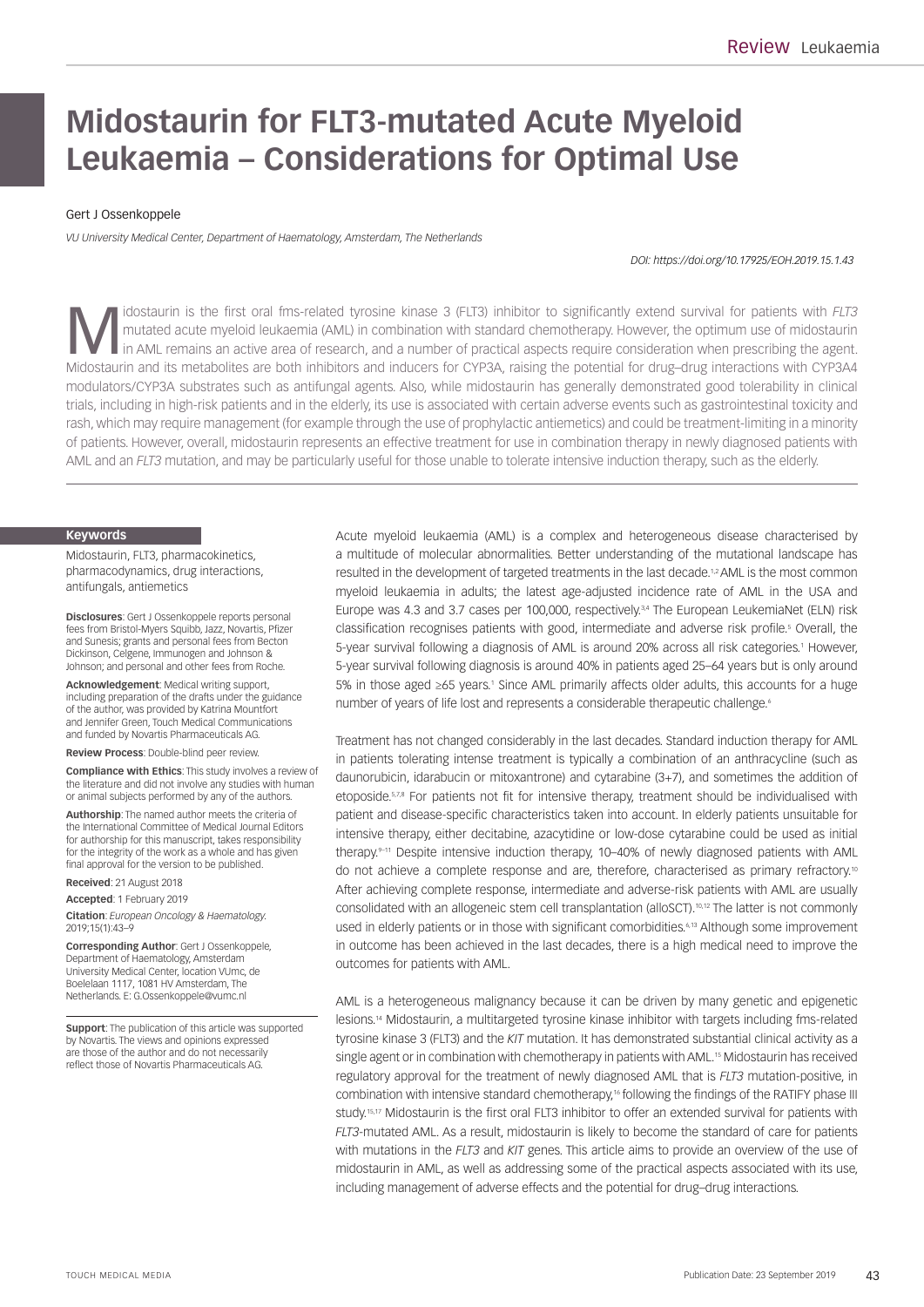# **Overview of the use of midostaurin in acute myeloid leukaemia**

FLT3 is expressed in more than 80% of AML samples. Length mutations resulting from internal tandem duplication (ITD), which are associated with an adverse prognosis, are expressed in 20–25% of adult AML patients.18–20 AML patients with *FLT3* ITD mutations have significantly poorer overall survival (OS) and disease-free survival, as compared with patients with wild-type *FLT3*.<sup>18</sup> Higher rates of relapse and poor OS are largely dependent on the *FLT3* ITD to wild-type allelic ratio. The ELN AML 2017 recommendations also take this ratio into account in order to assess the risk profile. The prognostic impact of *FLT3* ITD is also affected by concurrent mutations, such as nucleophosmin 1.<sup>21</sup> Also, other co-occurring mutations, for example in *DMT3A*, are changing the outcome of *FLT3* ITD-mutated AMLs. Relapse during AML treatment can be associated with an increase in the *FLT3* mutant allelic ratio frequency, which may result in resistance to FLT3 inhibitors such as midostaurin.<sup>22</sup> In addition to *FLT3* ITD mutations, mutations in the tyrosine kinase domain (TKD) have been described in AML. *FLT3* TKD mutations are present in 5–8% of patients with AML,19,23 but, unlike *FLT3* ITD mutations, appear to have little or no significant impact on disease prognosis.<sup>23</sup>

The addition of midostaurin to standard chemotherapy (induction and consolidation), plus 12 cycles as a single-agent maintenance therapy, has been shown to significantly prolong OS and event-free survival among patients with AML and an *FLT3* mutation, independent of allelic ratio.15 In RATIFY, compared with patients receiving standard chemotherapy plus placebo, those receiving chemotherapy plus midostaurin had significantly longer OS (74.7 versus 25.6 months, hazard ratio [HR] for death: 0.78; p=0.009) and event-free survival (8.2 versus 3.0 months, HR for event or death: 0.78; p=0.002).<sup>15</sup>

In a recent post-hoc analysis, midostaurin reduced the cumulative incidence of relapse compared with placebo, irrespective of the definition of complete remission in analyses where transplant was not accounted for. When transplant was treated as a competing risk there was not a meaningful difference between the treatment arms, suggesting that transplant in complete response was also important in preventing relapse.17 Another recent post-hoc subset analysis of the RATIFY data examined the contribution of maintenance therapy with midostaurin to overall outcomes and found that midostaurin was well tolerated, but could not provide definitive conclusions on the impact of maintenance therapy. In part, this was due to over half of midostaurin-treated patients receiving alloSCT and therefore, as per protocol, not receiving maintenance therapy.24 However, the RADIUS study investigated the addition of midostaurin to standard of care in patients with AML and *FLT3* ITD mutations after alloSCT, and found a 46% relative reduction in the risk of relapse with the addition of midostaurin at 18 months.<sup>25</sup> Similarly, an interim analysis of the AMLSG 16-10 study reported the addition of midostaurin as maintenance therapy after alloSCT or highdose cytarabine to be feasible and effective.<sup>26</sup>

The optimum use of midostaurin in AML remains an active area of research. Numerous questions remain unanswered, including its use in combined treatment with other regimens (such as other anti-methylating agents, other anthracyclines and new drugs) and its use in other settings (e.g. after allogeneic haematopoietic stem cell transplantation [alloHSCT], core binding factor AML or non-mutated *FLT3*). A number of clinical trials are attempting to answer these questions. Current and upcoming investigations include a study on the use of midostaurin in patients with AML whose *FLT3* mutant to wild type signal ratio is below the 0.05 clinical cut-off (ClinicalTrials.gov Identifier: NCT03512197);27 an assessment

on the use of midostaurin in paediatric populations (ClinicalTrials. gov Identifier: NCT03591510);<sup>28</sup> further investigation into the efficacy and safety of midostaurin as a maintenance therapy in *FLT3*-mutated AML (ClinicalTrials.gov Identifier: NCT03280030);<sup>29</sup> and assessment of variations on the standard midostaurin and chemotherapy regimen used in the RATIFY study (ClinicalTrials.gov Identifier: NCT03379727).<sup>30</sup> Further optimisation of the standard chemotherapy regimen that midostaurin accompanies may be possible: in the RATIFY study, patients received daunorubicin at a dose of 60 mg/m2 body-surface area per day, but there is evidence that a higher dose of 90 mg/m2 may have additional benefits, particularly in those patients with *FLT3* ITD mutations.6,31–33 Finally, ongoing real-world use will establish the long-term safety profile of midostaurin in AML, and clarify the currently unknown risk of off-target effects with long-term use of a multi-kinase inhibitor. Stroke is a theoretical concern; indeed, there have been reports that vascular endothelial growth factor (VEGF)-R2 inhibitors can produce unwanted side effects, such as intracranial bleeds in humans,<sup>34,35</sup> and can worsen ischemic injury in neonatal rats.<sup>36</sup> Fortunately, to date, stroke has not been reported in various studies investigating multi-kinase inhibitors.

# **Optimising midostaurin use**

Prompt molecular testing for *FLT3* ITD and TKD mutations is essential to initiate midostaurin as described in the product label.<sup>10,19</sup> Every effort should be made to ensure fast turnaround times to achieve optimal results<sup>16,37</sup> – the ELN currently recommends a turnaround time of 48-72 hours for *FLT3* tests and testing for both ITD and TKD mutations.<sup>6</sup> Molecular testing for *FLT3* in parallel with cytogenetic testing could reduce the turnaround time for molecular diagnosis and ensure that all newly diagnosed patients receive an *FLT3* test versus only cytogenetically normal patients.38 In RATIFY, patients were diagnosed on day 0 and started therapy with midostaurin on day 8.<sup>15</sup> Therefore, a turnaround time for results to be received by the physician of 7 days or less is essential to optimise treatment benefit. Every effort should be made to stick to the dosing schedule in RATIFY and start midostaurin on day 8.15,16,37 Therefore, in cases when test results are not available by day 7, midostaurin should be started as soon as possible when *FLT3* testing results are available and continued for 14 days of treatment up to 48 hours prior to the next cycle of chemotherapy.15 The standard induction regimen consists of 7 days of cytarabine plus 3 days of daunorubicin. The label recommends starting midostaurin on day 8 (i.e., one day after the last dose of cytarabine) of the first induction cycle and continuing until day 21 (*Figure 1*).<sup>37</sup> However, some countries/regions regularly use other induction regimens.<sup>39-41</sup>

In a prior phase Ib (A2106) study, concomitant administration of midostaurin and chemotherapy had a worse safety profile than sequential administration of midostaurin after chemotherapy.42 In addition, the mean plasma concentration of daunorubicin 24 hours after the first dose was greater with concomitant midostaurin, suggesting the possibility of a pharmacokinetic interaction between the two compounds.42 Based on these results, in RATIFY, midostaurin was started 1 day after the end of chemotherapy (cytarabine) to avoid or limit overlapping toxicity. Midostaurin was stopped 1 week prior to the next chemotherapy cycle (either induction 2 or consolidation) to facilitate blood count recovery.15

Based on these data, the following dosing schedule for midostaurin might be appropriate for patients receiving alternative chemotherapy regimens. In some regions, 10+3 chemotherapy (10 days of cytarabine plus 3 days of an anthracycline) is commonly used.39,40 While the dosing schedule in RATIFY should be adhered to as closely as possible,<sup>15,16,37</sup> for those patients receiving anthracycline through day 10, at the discretion of the treating physician, midostaurin can be started on day 11 and given for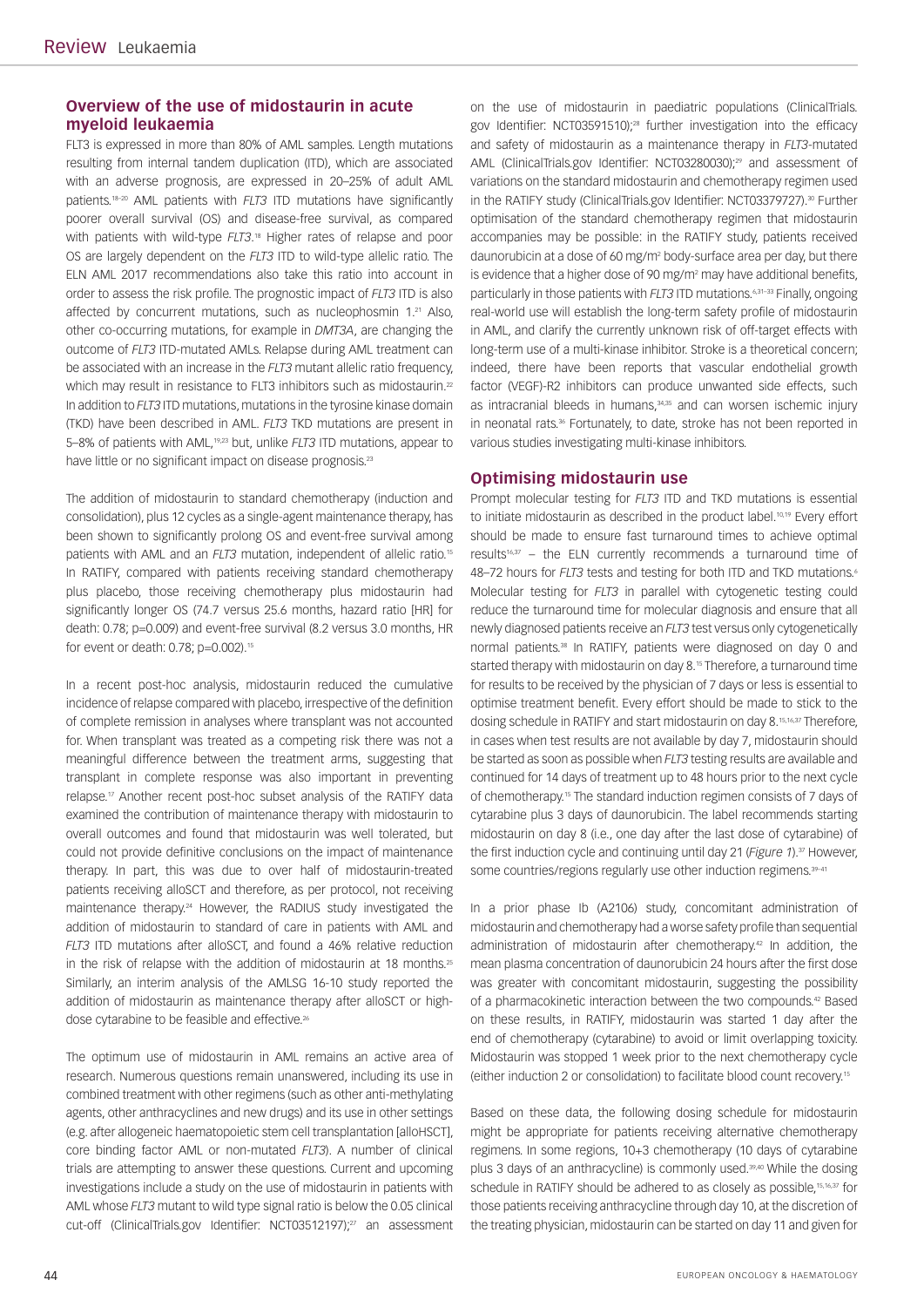## Figure 1: Schematic of the dosing schedule for the first induction cycle in combination with midostaurin<sup>30,32,37</sup>

| 7.3 induction regimen (per the SmPC)           |                |                |              |                |                |                |                |              |              |                 |              |              |              |              |              |              |              |              |              |              |              |              |              |              |    |    |              |    |
|------------------------------------------------|----------------|----------------|--------------|----------------|----------------|----------------|----------------|--------------|--------------|-----------------|--------------|--------------|--------------|--------------|--------------|--------------|--------------|--------------|--------------|--------------|--------------|--------------|--------------|--------------|----|----|--------------|----|
|                                                | $\overline{1}$ | $\overline{2}$ | 3            | $\overline{A}$ | $5\phantom{.}$ | 6              | $\overline{7}$ | 8            | 9            | 10 <sup>1</sup> | 11           | 12           | 13           | 14           | 15           | 16           | 17           | 18           | 19           | 20           | 21           | 22           | 23           | 24           | 25 | 26 | 27           | 28 |
| Cytarabine                                     | $\checkmark$   | ✓              | ✓            | $\mathbf{v}$   | $\checkmark$   | $\checkmark$   | $\checkmark$   |              |              |                 |              |              |              |              |              |              |              |              |              |              |              |              |              |              |    |    |              |    |
| Anthracycline                                  | $\checkmark$   | V              | ✓            |                |                |                |                |              |              |                 |              |              |              |              |              |              |              |              |              |              |              |              |              |              |    |    |              |    |
| Midostaurin<br>50 mg twice daily               |                |                |              |                |                |                |                | V            | V            | $\checkmark$    | $\checkmark$ | $\checkmark$ | $\checkmark$ | $\checkmark$ | $\checkmark$ | V            | $\checkmark$ | $\checkmark$ | $\checkmark$ | $\checkmark$ | $\checkmark$ |              |              |              |    |    |              |    |
| Alternative induction regimens<br>10+3 regimen |                |                |              |                |                |                |                |              |              |                 |              |              |              |              |              |              |              |              |              |              |              |              |              |              |    |    |              |    |
|                                                | $\mathbf{1}$   | $\overline{2}$ | 3            | $\overline{4}$ | 5 <sub>5</sub> | $\epsilon$     | $\overline{7}$ | 8            | 9            | 10              | 11           | 12           | 13           | 14           | 15           | 16           | 17           | 18           | 19           | 20           | 21           | 22           | 23           | 24           | 25 |    | $26 \mid 27$ | 28 |
| Cytarabine                                     | $\checkmark$   | $\checkmark$   | $\checkmark$ | $\checkmark$   | $\checkmark$   | $\mathbf{v}$   | $\checkmark$   | $\checkmark$ | $\checkmark$ | $\checkmark$    |              |              |              |              |              |              |              |              |              |              |              |              |              |              |    |    |              |    |
| Anthracycline                                  | $\mathbf{v}$   | V              | ✓            |                |                |                |                |              |              |                 |              |              |              |              |              |              |              |              |              |              |              |              |              |              |    |    |              |    |
| Midostaurin<br>50 mg twice daily               |                |                |              |                |                |                |                |              |              |                 | $\checkmark$ | $\checkmark$ | $\checkmark$ | $\checkmark$ | $\checkmark$ | $\checkmark$ | $\checkmark$ | $\checkmark$ | $\checkmark$ | $\checkmark$ | $\checkmark$ | $\mathbf{v}$ | $\checkmark$ | $\checkmark$ |    |    |              |    |
| 5+2 regimen                                    |                |                |              |                |                |                |                |              |              |                 |              |              |              |              |              |              |              |              |              |              |              |              |              |              |    |    |              |    |
|                                                | $\mathbf{1}$   | $\overline{2}$ | 3            | $\mathbf{A}$   | 5 <sup>5</sup> | 6 <sup>6</sup> | $\overline{7}$ | 8            | 9            | 10 <sup>°</sup> | 11           | 12           | 13           | 14           | 15           | 16           | 17           | 18           | 19           | 20           | 21           | 22           | 23           | 24           | 25 |    | $26 \mid 27$ | 28 |
| Cytarabine                                     | $\checkmark$   | V              | $\checkmark$ | $\checkmark$   | $\checkmark$   |                |                |              |              |                 |              |              |              |              |              |              |              |              |              |              |              |              |              |              |    |    |              |    |
| Anthracycline                                  | $\mathbf{v}$   | V              | $\checkmark$ |                |                |                |                |              |              |                 |              |              |              |              |              |              |              |              |              |              |              |              |              |              |    |    |              |    |
| Midostaurin<br>50 mg twice daily               |                |                |              |                |                |                |                | V            | V            | ✓               | $\checkmark$ | $\checkmark$ | $\checkmark$ | $\checkmark$ | V            | V            | ✓            | $\checkmark$ | $\checkmark$ | $\checkmark$ | $\checkmark$ |              |              |              |    |    |              |    |

*1–28 denotes the 28 days of the first induction cycle.*

*SmPC = Summary of Product Characteristics.* 

14 days up to day 24 of that cycle. In some institutions, the 5+2 regimen (5 days of cytarabine plus 2 days of an anthracycline) is preferred.43 In these instances, it is recommended to use midostaurin on days 8 through 21 (14 days of treatment). If midostaurin is to be discontinued, the dose can be tapered or completely withdrawn, as preferred by the clinician, without the risk of a rebound effect.

# **Pharmacokinetics and pharmacodynamics of midostaurin**

Midostaurin is administered with food at a dose of 50 mg twice daily in patients with *FLT3* mutation-positive AML or 100 mg twice daily in patients with adult patients with aggressive systemic mastocytosis, systemic mastocytosis with associated haematological neoplasm, or mast cell leukaemia.<sup>16</sup> The drug is rapidly absorbed after oral administration, with peak plasma concentrations observed at 1–3 hours following dosing (*Table 1*).16 After a radiolabelled midostaurin dose, the major circulating components in healthy volunteers were midostaurin (22.0%), and two active metabolites: CGP52421 (32.7%) and CGP62221 (27.7%).44 The plasma concentrations of midostaurin and CGP62221 accumulate in a time-linear manner in the first 3–6 days of daily oral dosing. Subsequently, the pharmacokinetics become nonlinear, with a large increase in bioavailability between day 5 and day 28 to reach a new steady state.45 Conversely, the longer-lasting metabolite, CGP52421, continues to accumulate to reach approximately seven times the concentration of midostaurin and CGP62221 at steady state.46,47 The metabolite CGP52421 may contribute a significant portion of the anti-leukaemic activity observed in patients receiving oral midostaurin.48

A study in healthy volunteers found a high tissue distribution of the drug.46 It is not known whether midostaurin can cross the blood–

## Table 1: Pharmacokinetic characteristics of midostaurin<sup>16</sup>

| Time to max effect    | $1 - 3$ hours      |
|-----------------------|--------------------|
| Flimination half-life | 21 hours           |
| Dosing                | 100 mg twice daily |
| Metabolism            | Hepatic            |

brain barrier in humans; however, in an investigation of the tissue distribution using quantitative whole-body autoradiography in rats after an intravenous or oral administration of 14C midostaurin, radioactivity from 14C midostaurin was taken up by the pituitary gland and crossed the blood–brain barrier. The highest 14C concentrations were seen in the frontal cortex<sup>49</sup>

Trough plasma concentrations  $(C_{\text{min}})$  of midostaurin and its metabolites reached stable levels after one cycle (28 days) of treatment in all dosing regimens.50 Midostaurin and its metabolites have a long plasma half-life that ranges from 20.3 hours for midostaurin, 495.0 hours for CGP52421, and 33.4 hours for CGP62221, based on studies in healthy volunteers.<sup>44</sup> Faecal excretion is the major pathway for the elimination of midostaurin, suggesting mainly hepatic metabolism, with minor renal clearance (4%).<sup>44</sup> There is no clinically significant prolongation of the corrected QT (QTc) interval or relationship between changes in QTc and concentrations for midostaurin and its active metabolites.16 To avoid or limit overlapping toxicity with chemotherapy, it is therefore important to ensure that there are at least 48 hours between stopping midostaurin and starting the next cycle of chemotherapy. The prolonged half-life of midostaurin and its metabolites have prompted investigations of alternative dosing strategies, including administering midostaurin in formulations to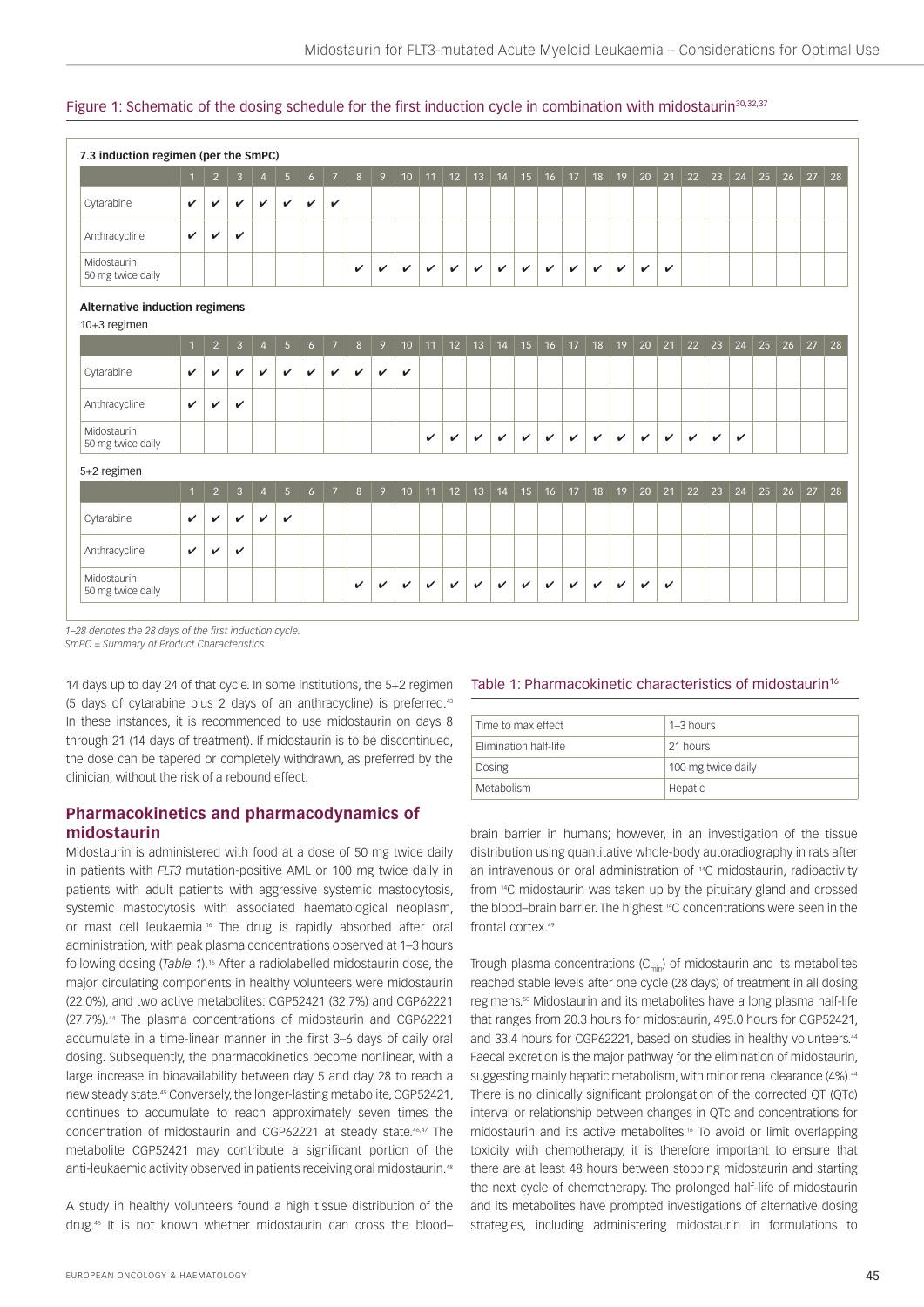circumvent plasma protein binding (e.g. gold nanoparticles), and highdose pulse dosing as an alternative to prolonged daily dosing.<sup>51,52</sup>

Plasma inhibitory activity is a useful surrogate assay for monitoring the efficacy of FLT3 inhibition in patients treated with oral FLT3 inhibitors. Midostaurin has been shown to inhibit FLT3 activity in tumour cells overexpressing  $FLT3$  ITD (IC<sub>50</sub>, <10 nM) and FLT3 TKD (IC<sub>50</sub>, <10 nM), as well as in cells expressing endogenous levels of wild-type *FLT3* (IC<sub>50</sub>, 528 nM).53 In cultured AML blast progenitor cells expressing *FLT3* ITD, midostaurin combined with decitabine was shown to result in greater levels of apoptosis than either agent alone.<sup>54</sup>

The efficacy of midostaurin in FLT3-driven myeloid disease was tested in a mouse model of *FLT3* ITD-induced myeloproliferative disorder. Administration of midostaurin prolonged survival and decreased white blood cell count, myeloid hyperplasia, and spleen weight in mice transplanted with haematopoietic stem cells expressing *FLT3* ITD.53 Midostaurin is highly selective in terms of plasma inhibitory activity for FLT3, whereas CGP52421 is less selective and more cytotoxic against primary blast samples *in vitro*. This suggests that non-selectivity may constitute an important component of the cytotoxic effect of FLT3 inhibitors in *FLT3*-mutant AML.<sup>48</sup>

Few renal or hepatic toxicities have been reported in clinical trials of midostaurin, although this might reflect the fact that eligibility criteria required adequate baseline renal and hepatic function. A current study is investigating the pharmacokinetics and safety of midostaurin in subjects with impaired hepatic function (ClinicalTrials.gov Identifier: NCT01429337).<sup>55</sup>

## **Drug–drug interactions and their impact on the pharmacokinetics of midostaurin**

Cytochrome P450 (CYP3A4) is a major source of variability in drug pharmacokinetics and response.56 CYP3A4 is involved in the hepatic clearance of midostaurin, CGP52421 and CGP62221.44 Midostaurin, CGP52421 and CGP62221 are both inhibitors and inducers for CYP3A and, therefore, have the potential for drug–drug interactions with CYP3A4 modulators/CYP3A substrates.<sup>44</sup>

In an analysis from the RATIFY trial, the CYP3A4 inhibitors administered most frequently were posaconazole and voriconazole.<sup>57</sup> Strong CYP3A4 inhibitors were used in 60.8%, 45.6% and 10.8% of patients during induction, consolidation and maintenance, respectively. This resulted in a 1.44-fold increase in midostaurin exposure  $(C_{\text{min}})$  compared with patients not receiving strong CYP3A4 inhibitors (n=55 versus n=112, respectively). No effect was observed on levels of CGP62221 and CGP52421. This increase in midostaurin exposure was not associated with a notable increase in the rate of midostaurin-related adverse events. Exposuresafety analyses showed that the time to occurrence of grade 3 or 4 clinically notable adverse events was slightly shorter with increasing exposure, but this was considered acceptable. In addition, exposureresponse analyses found that a higher dose intensity was associated with greater effectiveness, in terms of complete response, event-free survival and OS. The investigators concluded that, although co-administration of midostaurin with strong CYP3A4 inhibitors without midostaurin dose adjustment, led to a balanced safety and efficacy profile in the RATIFY study, alternative medicinal products that do not strongly inhibit CYP3A4 activity should be considered.<sup>57</sup>

A drug interaction study showed that co-administration of multiple doses of midostaurin (100 mg twice daily on days 1–2 and 50 mg twice daily Figure 2: Arithmetic means of the plasma concentrationtime profiles of midostaurin after oral administration of midostaurin 50 mg daily with placebo or ketoconazole 400 mg daily to healthy volunteers<sup>46</sup>



*SD = standard deviation. Reproduced with permission from Dutreix et al. 2013.46*

on days 3–28) with itraconazole 100 mg given twice daily on days 22–28 for 13 doses increased  $C_{min}$  concentrations of midostaurin, CGP62221 and CGP52421 on day 28 by 2.1-fold, 1.2-fold and 1.3-fold, respectively, compared with the respective day 21  $C<sub>min</sub>$  concentrations with midostaurin alone.<sup>16</sup> In three phase I studies of healthy volunteers, co-administration of the potent CYP3A4 inhibitor ketoconazole with midostaurin resulted in a ten-fold increase in midostaurin exposure (*Figure 2*), while induction of CYP3A4 by rifampicin decreased midostaurin exposure by more than ten-fold.46 Midostaurin, administered as a single dose or in multiple doses, did not appear to affect the concentrations of midazolam or its metabolite 1′-hydroxymidazolam. It may therefore be concluded that midostaurin does not appear to inhibit or induce CYP3A4 *in vivo* under current clinically relevant conditions. However, this study was unable to reach a conclusion for CGP62221 and CGP52421 because of their low exposure following a single dose or 4–5 days of daily midostaurin dosing.46 In another study, a dose reduction to 12.5% of the initial dose of midostaurin in case of co-medication with strong CYP3A4 inhibitors (e.g., posaconazole) did not affect response or outcome.26

The US and European labels for midostaurin recommend considering alternative therapies that do not strongly inhibit CYP3A4 or monitoring for increased risk of adverse reactions. Alternatively, if co-administered with strong CYP3A inhibitors, monitor patients for increased risk of adverse reactions, especially during the first week of administration in each cycle of chemotherapy in patients with AML and avoid use of CYP3A4 inducers (*Table 2*).16,37 The product label for midostaurin does not give specific advice on prophylactic antibiotics/antifungals or dose reductions,<sup>16</sup> because their impact was considered minimal. However, dose reduction should be considered in case of toxicity. In addition, grapefruit is a CYP3A inhibitor and, as such, should not be consumed with midostaurin.<sup>16</sup>

Midostaurin, CGP52421 and CGP62221 inhibit CYP1A2, CYP2C8, CYP2C9, CYP2C19, CYP2D6 and CYP2E1, and induce CYP1A2, CYP2B6, CYP2C8, CYP2C9, CYP2C19 and CYP3A *in vitro*. 16 Further study is warranted regarding potential interactions of midostaurin with these cytochrome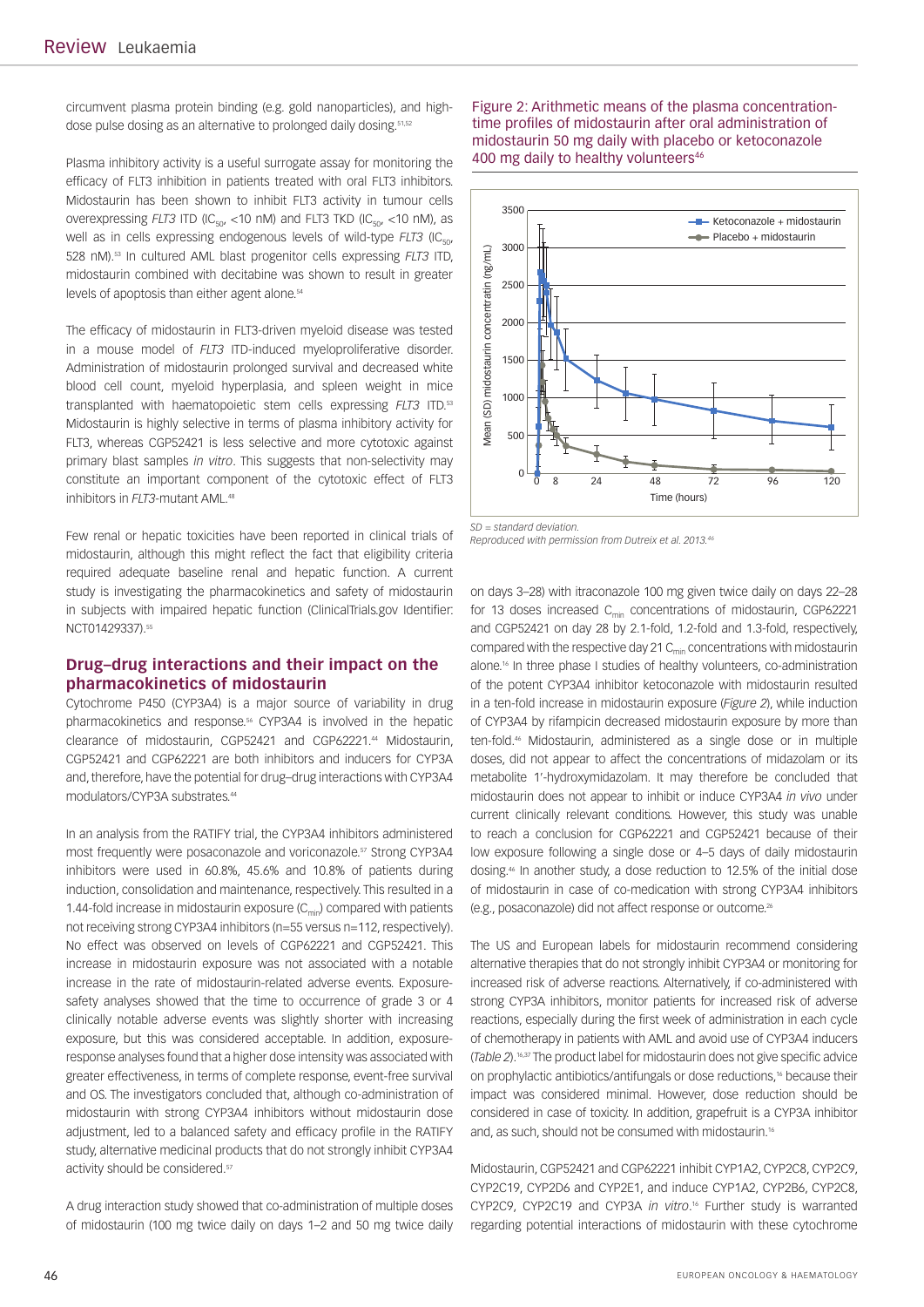## Table 2: Commonly used CYP3A4 inhibitors and inducers<sup>16,37,74,75</sup>

| <b>Strong CYP3A inhibitors</b>      | <b>CYP3A</b> inducers      |
|-------------------------------------|----------------------------|
| >5-fold increase in the plasma AUC  | $\geq$ 80% decrease in AUC |
| values or more than 80% decrease in |                            |
| clearance                           |                            |
| <b>Boceprevir</b>                   | Carbamazepine              |
| Clarithromycin                      | <b>Enzalutamide</b>        |
| Cobicistat                          | Mitotane                   |
| Conivaptan                          | Phenobarbital              |
| Diltiazem                           | Phenytoin                  |
| Grapefruit juice*                   | Rifampin                   |
| Idelalisib                          | St_Iohn's worth            |
| Itraconazole                        |                            |
| Ketoconazole                        |                            |
| Nefazodone                          |                            |
| Nelfinavir                          |                            |
| Posaconazole                        |                            |
| Ritonavir                           |                            |
| Telaprevir                          |                            |
| Troleandomycin                      |                            |
| Voriconazole                        |                            |

*\*The effect of grapefruit juice varies widely among brands and is concentration-, dose- and preparation-dependent. Studies have shown that it can be classified as a "strong CYP3A inhibitor" when a certain preparation was used (e.g., high dose, double strength) or as a "moderate CYP3A inhibitor" when another preparation was used (e.g., low dose, single strength).*

*† The induction potency of St. John's wort may vary widely based on preparation. AUC = area under the curve.*

inhibitors/inducers. No other drug-drug interactions have been reported, although the US labelling instructions for midostaurin recommend interval assessments of QT by electrocardiogram if midostaurin is taken concurrently with medications that can prolong the QT interval.<sup>16</sup>

# **How drug–drug interactions may impact patients taking midostaurin**

Invasive fungal disease is a major complication in AML.<sup>58</sup> Fluconazole has shown efficacy in preventing invasive candidiasis during AML remission induction therapy. However, fluconazole lacks activity against moulds, and resistance among Candida species to fluconazole is increasing. Instead, itraconazole, voriconazole and posaconazole are used for prophylaxis against infections caused by Candida species and moulds.<sup>59</sup>

Posaconazole is the most widely used agent for prophylaxis in AML.<sup>60</sup> It has been shown to give a significant survival and outcome benefit in prophylaxis during AML induction therapy.<sup>61</sup> However, posaconazole is a strong CYP3A4 inhibitor, so, despite evidence showing that it does not impact the safety profile of midostaurin,<sup>57</sup> should ideally be avoided with midostaurin.<sup>59</sup> Similarly, other azole antifungal agents affect CYP3A4 enzymatic activity and, hence, should not be used during midostaurin therapy.<sup>62</sup> In an ongoing clinical trial (ClinicalTrials.gov Identifier: NCT02634827), the use of all azoles except fluconazole is discouraged in patients requiring treatment with antifungal antibiotics.<sup>63</sup> However, in the case of proven or suspected invasive fungal infections, agents such as posaconazole may be necessary. Temporary cessation or dose reduction of midostaurin is one option in such instances, but in light of the evidence from the RATIFY study showing no notable increase in midostaurinrelated adverse events in patients treated with strong CYP3A4 inhibitors (including posaconazole) compared with those not receiving CYP3A4 inhibitors,<sup>57</sup> the recommended course of action is to continue midostaurin without dose modification whilst closely monitoring the patient for toxicity.

Consensus general guidelines on the use of antifungals suggest minimising the risks of drug–drug interactions by clinical assessment, laboratory monitoring, avoidance of particular drug combinations, dose modification, optimal timing of oral drug administration in relation to meals, and use of pre-hydration and electrolyte supplementation if required.64 In addition, alternative agents for antifungal prophylaxis are being developed. For example, echinocandins, the newest class of antifungal agents, are poor substrates for CYP3A4 and include anidulafungin, caspofungin and micafungin.<sup>65</sup> However, these novel antifungals are expensive and are not typically used as prophylaxis.<sup>66</sup>

# **Management of adverse events during midostaurin treatment**

Midostaurin has shown good tolerability among patients in the completed clinical trials to date.15,16 However, adverse reactions led to dose modifications (interruption or reduction) in 56% of patients and treatment discontinuation in 21%, $16$  and higher doses (100 mg twice daily) are associated with higher rates of discontinuation than lower doses (50 mg twice daily).<sup>42</sup> The most frequent adverse reactions (>5%) were gastrointestinal symptoms, QT prolongation, neutropenia, pyrexia, thrombocytopenia, gastrointestinal haemorrhage, lipase increase and fatigue (*Table 3*).15 The adverse event profile may be altered when midostaurin is used in combination with agents other than conventional cytarabine and daunorubicin; for example, in combination with azacitidine or decitabine, rates of gastrointestinal and pulmonary toxicities may be increased.<sup>67</sup>

Awareness of these potential toxicities and regular monitoring is important.<sup>16</sup> The European Medicines Agency (EMA) product label recommends dose interruptions in the case of grade 3/4 pulmonary infiltrates, other grade 3/4 non-haematological toxicities, QTc interval >500 ms, grade 4 neutropenia (absolute neutrophil count <0.5 x 10°/l) and persistent grade 1/2 toxicity. A dose reduction to 50 mg once daily is also recommended if the QTc interval exceeds 470 ms but is ≤500 ms.37

Nausea has been reported in more than 80% of cases during treatment with midostaurin, although grade ≥3 nausea was reported in only a minority of patients (6%).<sup>16</sup> although the effects of persistent grade 2 nausea on patient quality of life should not be underestimated. As a result, the midostaurin labelling indications recommend administration of prophylactic antiemetics before treatment to decrease the risks of nausea and vomiting.16 In clinical studies, nausea and vomiting were generally managed with antiemetics. There are no specific recommendations on antiemetics to use alongside midostaurin although guidelines for antiemetic use are available in Europe and the US.68,69 If grade 3–4 nausea and/or vomiting occurs despite optimal antiemetic therapy, midostaurin dosing should be interrupted for 3 days (6 doses), then resumed at 50 mg twice daily; if tolerated, it can then be increased to 100 mg twice daily.<sup>16</sup>

In addition to nausea and vomiting, rash has been reported in up to 14% of patients receiving midostaurin (grade ≥3 in 3%).16 No specific information is given on the product label for the management of rash; however, a number of organisations, including the American Academy of Dermatology and the European Dermatology Forum, provide guidelines on the management of skin conditions.<sup>70,71</sup>

# **High-risk patient groups and midostaurin treatment**

Midostaurin is well tolerated across a range of patient groups, including high-risk AML patients.<sup>69,72,73</sup> Clinical studies have reported no impact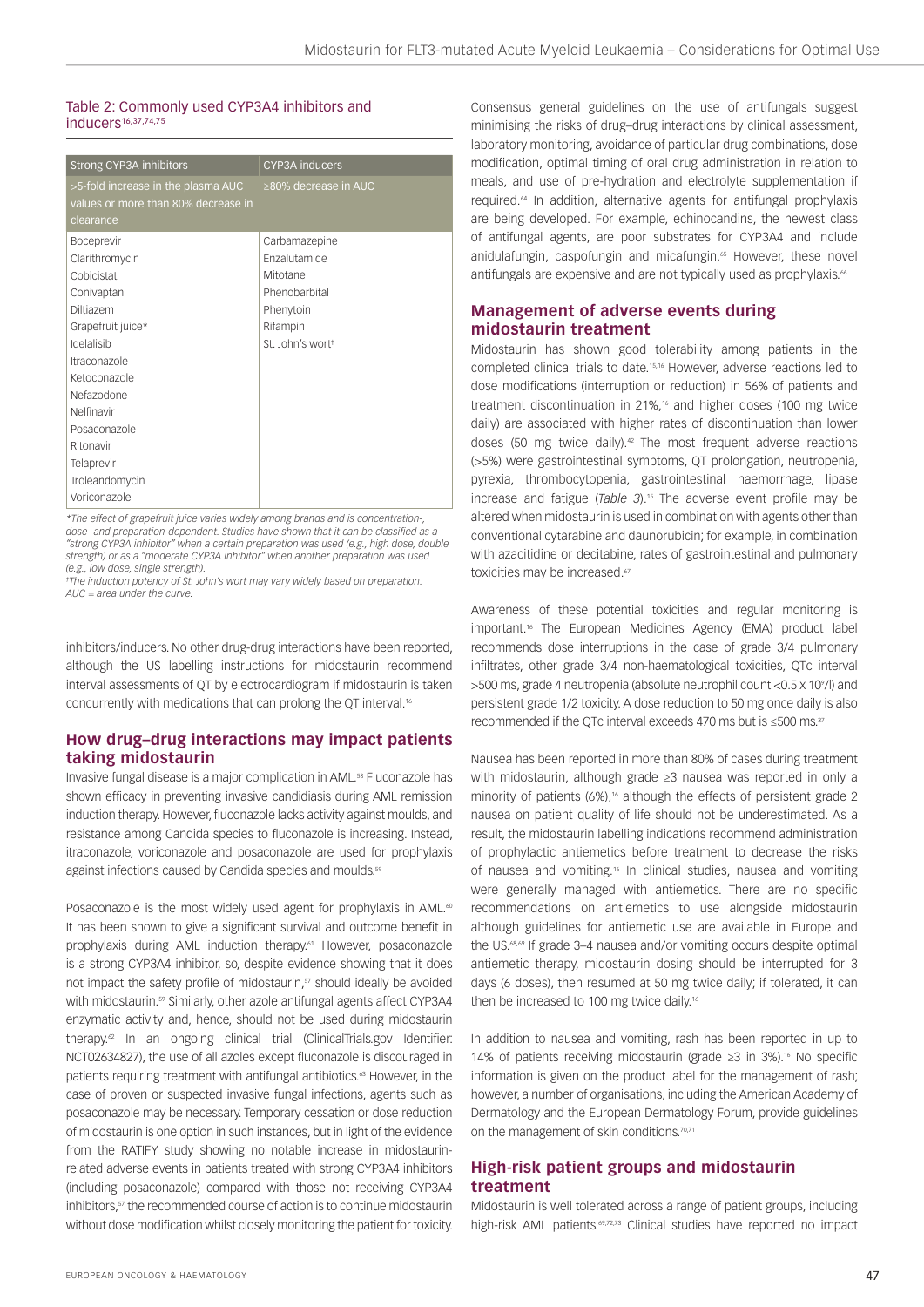#### Table 3: Adverse events reported in the RATIFY study<sup>15</sup>

| Adverse event                       | Midostaurin Placebo    |           | p value* |  |  |  |  |  |
|-------------------------------------|------------------------|-----------|----------|--|--|--|--|--|
| (grade 3, 4 or 5)                   | group                  | group     |          |  |  |  |  |  |
|                                     | $(n=355)$              | $(n=354)$ |          |  |  |  |  |  |
|                                     | Number of patients (%) |           |          |  |  |  |  |  |
| Haematologic                        |                        |           |          |  |  |  |  |  |
| Thrombocytopaenia                   | 346 (97)               | 342 (97)  | 0.52     |  |  |  |  |  |
| Neutropaenia                        | 338 (95)               | 339 (96)  | 0.86     |  |  |  |  |  |
| Anaemia                             | 329 (93)               | 311 (88)  | 0.03     |  |  |  |  |  |
| Leukopaenia                         | 93 (26)                | 105 (30)  | 0.32     |  |  |  |  |  |
| Lymphopaenia                        | 68 (19)                | 78 (22)   | 0.35     |  |  |  |  |  |
| Other blood or bone marrow event    | 1 (< 1)                | 4(1)      | 0.22     |  |  |  |  |  |
| Bone marrow hypocellularity         | $\Omega$               | 1 (< 1)   | 0.50     |  |  |  |  |  |
| Non-haematologic                    |                        |           |          |  |  |  |  |  |
| Febrile neutropaenia                | 290 (82)               | 292 (82)  | 0.84     |  |  |  |  |  |
| Infection                           | 186 (52)               | 178 (50)  | 0.60     |  |  |  |  |  |
| Lymphopaenia                        | 68 (19)                | 78 (22)   | 0.35     |  |  |  |  |  |
| Diarrhoea                           | 56 (16)                | 54 (15)   | 0.92     |  |  |  |  |  |
| Hypokalaemia                        | 49 (14)                | 60 (17)   | 0.25     |  |  |  |  |  |
| Pain                                | 47 (13)                | 44 (12)   | 0.82     |  |  |  |  |  |
| Increased alanine aminotransferase  | 45 (13)                | 33(9)     | 0.19     |  |  |  |  |  |
| Rash or desquamation                | 50(14)                 | 27(8)     | 0.008    |  |  |  |  |  |
| Fatigue                             | 32(9)                  | 37 (10)   | 0.53     |  |  |  |  |  |
| Pnemonitis or pulmonary infiltrates | 28(8)                  | 29(8)     | 0.89     |  |  |  |  |  |
| Nausea                              | 20 (6)                 | 34 (10)   | 0.05     |  |  |  |  |  |
| Hyponatremia                        | 31(9)                  | 23(6)     | 0.32     |  |  |  |  |  |
| Hyperbilirubinaemia                 | 25(7)                  | 28(8)     | 0.67     |  |  |  |  |  |
| Mucositis or stomatitis             | 22 (6)                 | 28(8)     | 0.38     |  |  |  |  |  |
| Hypophosphataemia                   | 19(5)                  | 29(8)     | 0.14     |  |  |  |  |  |
| Hypocalcaemia                       | 24(7)                  | 21(6)     | 0.76     |  |  |  |  |  |

*\*p-values are two-sided and were calculated with the use of Fisher's exact test Source: Reproduced with permission from Stone et al. 2017<sup>15</sup>* 

of age on response and outcomes.<sup>26</sup> A study of midostaurin plus azacitidine in elderly patients (median age 73 years) showed that 75 mg orally, twice daily increased trough levels of midostaurin during cycle 2 compared with cycle 1, with persistent and increasing levels of the active metabolite CGP52421. However, the combination was generally well tolerated.<sup>72</sup> The addition of midostaurin to intensive induction therapy and as maintenance after alloHSCT or high dose cytarabine has been

- Acute myeloid leukaemia (AML), 2016. Available at: www. cancerresearchuk.org/about-cancer/acute-myeloid-leukaemiaaml (accessed 12 February 2019).
- 2. Acute myeloid leukaemia, 2018. Available at: www.leukaemia. org.au/disease-information/leukaemias/acute-myeloidleukaemia (accessed 13 March 2019).
- 3. Visser O, Trama A, Stiller C, et al. Incidence, survival and prevalence of myeloid malignancies in Europe. *Eur J Cancer.* 2012;48:3257–66.
- 4. Cancer Stat Facts: Leukemia Acute Myeloid Leukemia (AML), 2018. Available at: https://seer.cancer.gov/statfacts/html/amyl.
- html (accessed 12 February 2019). 5. Dohner H, Estey E, Grimwade D, et al. Diagnosis and management of AML in adults: 2017 ELN recommendations from an international expert panel. *Blood*. 2017;129:424–47.
- 6. Walter RB, Estey EH. Management of older or unfit patients with acute myeloid leukemia. *Leukemia*. 2015;29:770–5.
- 7. O'Donnell MR, Tallman MS, Abboud CN, et al. *Acute Myeloid Leukemia*, Version 3.2017, NCCN Clinical Practice Guidelines in
- Oncology. *J Natl Compr Canc Netw*. 2017;15:926–57. 8. Bradstock KF, Matthews JP, Lowenthal RM, et al. A randomized trial of high-versus conventional-dose cytarabine in consolidation chemotherapy for adult de novo acute myeloid leukemia in first remission after induction therapy containing

shown to be feasible and effective in a single-arm clinical study (n=147).<sup>73</sup> The efficacy and safety of midostaurin has not yet been established in paediatric populations.16

Based on findings in animal studies, midostaurin may cause foetal harm when administered to pregnant women.<sup>16</sup> In the absence of conclusive data, it is recommended to advise pregnant women of a potential risk. Since midostaurin has been found to pass into the milk of lactating rats, women are also advised not to breastfeed during treatment with midostaurin.<sup>16</sup>

## **Conclusions**

Patients with AML harbouring the *FLT3* mutation have an inferior OS and higher relapse rate compared with patients without a *FLT3* mutation,18 and current treatment options are limited. The use of midostaurin in combination with standard cytarabine and daunorubicin induction, and cytarabine consolidation, has demonstrated improved OS in AML patients with the *FLT3* mutation.<sup>15</sup> Midostaurin is therefore likely to play a major role in the induction treatment of AML. However, a number of practical aspects should be considered when prescribing midostaurin.

Midostaurin is metabolised to the active metabolites CGP52421 and CGP62221, which exhibit prolonged cellular retention.44 Midostaurin, CGP52421 and CGP62221 are both inhibitors and inducers for CYP3A and, therefore, have the potential for drug–drug interactions with CYP3A4 modulators/CYP3A substrates.44 As a result, in situations where antifungals, including posaconazole and other azole antifungal agents are administered alongside midostaurin, patients should be closely monitored for midostaurin-related toxicity.16,37 While clinical data suggest that the coadministration of the antifungal medications posaconazole and voriconazole with midostaurin does not impact on its safety profile, caution is advised.<sup>57</sup>

To date, midostaurin has shown good tolerability among patients in the completed clinical trials. However, its use is associated with several adverse events, mostly gastrointestinal toxicity and rash.15,16 Although the risks of nausea and vomiting can be managed using prophylactic antiemetics before treatment.<sup>16</sup> these adverse effects may be treatmentlimiting in a minority of patients.

In conclusion, midostaurin represents an effective treatment for use in combination therapy in patients with newly diagnosed AML and a *FLT3* mutation. The tolerability profile of midostaurin may facilitate its use in AML patients who cannot tolerate intensive induction therapy, in particular elderly people.

- high-dose cytarabine. *Blood*. 2005;105:481–8. 9. Navada SC, Silverman LR. Safety and efficacy of azacitidine in elderly patients with intermediate to high-risk myelodysplastic syndromes. *Ther Adv Hematol*. 2017;8:21–7.
- 10. Thol F, Schlenk RF, Heuser M, et al. How I treat refractory and early relapsed acute myeloid leukemia. *Blood*. 2015;126:319–27. 11. Bashir Y, Geelani S, Bashir N, et al. Role of low dose cytarabine
- in elderly patients with acute myeloid leukemia: An experience. *South Asian J Cancer.* 2015;4:4–6.
- 12. De Kouchkovsky I, Abdul-Hay M. Acute myeloid leukemia: a comprehensive review and 2016 update. *Blood Cancer J.*  2016;6:e441.
- 13. Rashidi A, Ebadi M, Colditz GA, DiPersio JF. Outcomes of allogeneic stem cell transplantation in elderly patients with acute myeloid leukemia: a systematic review and metaanalysis. *Biol Blood Marrow Transplant.* 2016;22:651–7.
- 14. Dohner H, Weisdorf DJ, Bloomfield CD. Acute myeloid leukemia. *N Engl J Med*. 2015;373:1136–52. 15. Stone RM, Mandrekar SJ, Sanford BL, et al. Midostaurin
- plus chemotherapy for acute myeloid leukemia with a FLT3 mutation. *N Engl J Med*. 2017;377:454–64.
- 16. FDA. Rydapt: Highlights of prescribing information. Available at: www.accessdata.fda.gov/drugsatfda\_docs/ label/2017/207997s000lbl.pdf (accessed 2 October 2017).
- 17. Stone R, Madrekar SJ, Sanford BL, et al. The addition of midostaurin to standard chemotherapy decreases cumulative incidence of relapse (CIR) in the international prospective randomized, placebo-controlled, double-blind trial (CALGB 10603 / RATIFY [Alliance]) for newly diagnosed acute myeloid leukemia (AML) patients with FLT3 mutations. Presented at the 59th American Society of Hematology Annual Meeting &
- Exposition Atlanta, GA, 9–12 December 2017. 18. Whitman SP AK, Feng L, Baldus C, et al. Absence of the wildtype allele predicts poor prognosis in adult de novo acute myeloid leukemia with normal cytogenetics and the internal tandem duplication of FLT3: A cancer and leukemia group B study. *Cancer Res.* 2001;61:7233–9.
- 19. Thiede C SC, Mohr B, Schaich M, et al. Analysis of FLT3 activating mutations in 979 patients with acute myelogenous leukemia: association with FAB subtypes and identification of subgroups with poor prognosis. *Blood*. 2002;99:4326–35.
- 20. Nguyen B, Williams AB, Young DJ, et al. FLT3 activating mutations display differential sensitivity to multiple tyrosine
- kinase inhibitors. *Oncotarget*. 2017;8:10931–44. 21. How J, Sykes J, Minden MD, et al. The prognostic impact of FLT3-ITD and NPM1 mutations in patients with relapsed acute myeloid leukemia and intermediate-risk cytogenetics. *Blood Cancer J.* 2013;3:e116.